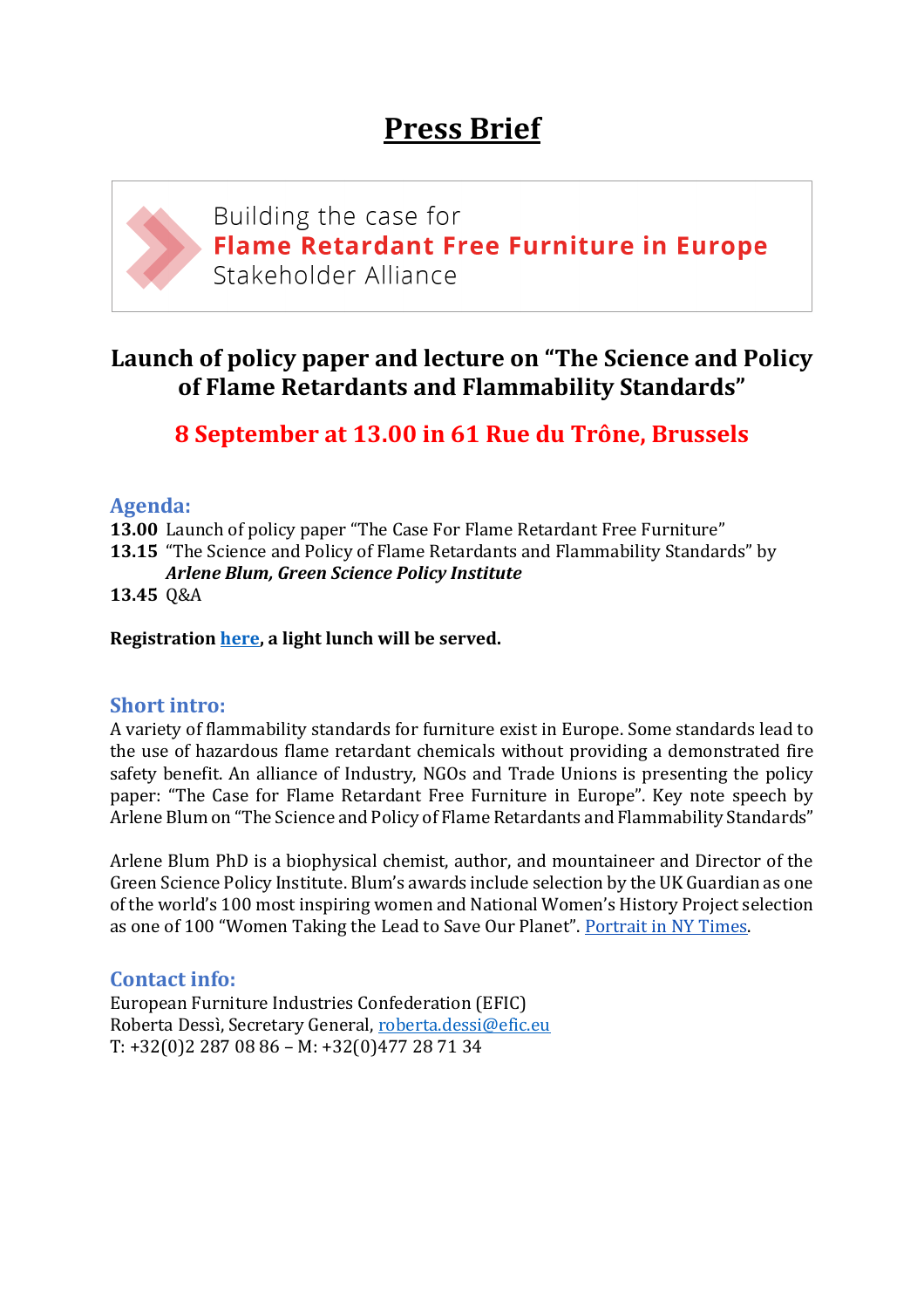## **Stakeholder Alliance:**

An alliance representing a wide range of interests in society has joined forces to fight against the use of harmful flame retardants in furniture.

The alliance gathers industry, environmental NGOs, cancer organisations, fire fighters and the labour union. Members of the alliance are:

- The European Fire Fighter Unions Alliance [\(EFFUA\)](http://www.effua.org/)
- **European Environmental Citizens Organisation for Standardisation [\(ECOS\)](http://ecostandard.org/)**
- European Environmental Bureau [\(EEB\)](http://www.eeb.org/)
- Zero Waste Europe [\(ZWE\)](https://www.zerowasteeurope.eu/)
- The Cancer Prevention and Education Society [\(Cancer Prevention\)](http://www.cancerpreventionsociety.org/)
- European Furniture Industries Confederation [\(EFIC\)](http://www.efic.eu/)
- **European Bedding Industries Association [\(EBIA\)](http://www.europeanbedding.eu/)**
- European Federation of Building and Woodworkers [\(EFBWW\)](http://www.efbww.org/default.asp?Language=EN)
- CHEM Trust Protecting humans and wildlife from harmful chemicals [\(CHEM Trust\)](http://www.chemtrust.org.uk/)
- Health and Environment Alliance [\(HEAL\)](http://www.env-health.org/)



### **Key Note Speaker, Arlene Blum:**

Arlene Blum has been a leader in the scientific research and campaign against the harm from flame retardant chemicals in the USA. Her efforts have contributed to a policy change on furniture flammability standards in California.



Arlene Blum PhD, biophysical chemist, author, and mountaineer is a Visiting Scholar in Chemistry at UC Berkeley and executive director of the Green Science Policy Institute. The Institute brings government, industry, scientists and citizens groups together to support chemical policies to protect human health and the global environment.

Blum's research and policy work has contributed to preventing the use of flame retardants and other harmful chemicals in children's sleepwear, furniture, electronics, and other products world-wide. Her awards include selection by the UK Guardian as one of the world's 100 most inspiring women and National Women's History Project selection as one of 100 "Women Taking the Lead to Save Our Planet". Her current "mountain," which she considers her life's most challenging and important, is to educate decision makers in industry and government to reduce the use of entire classes of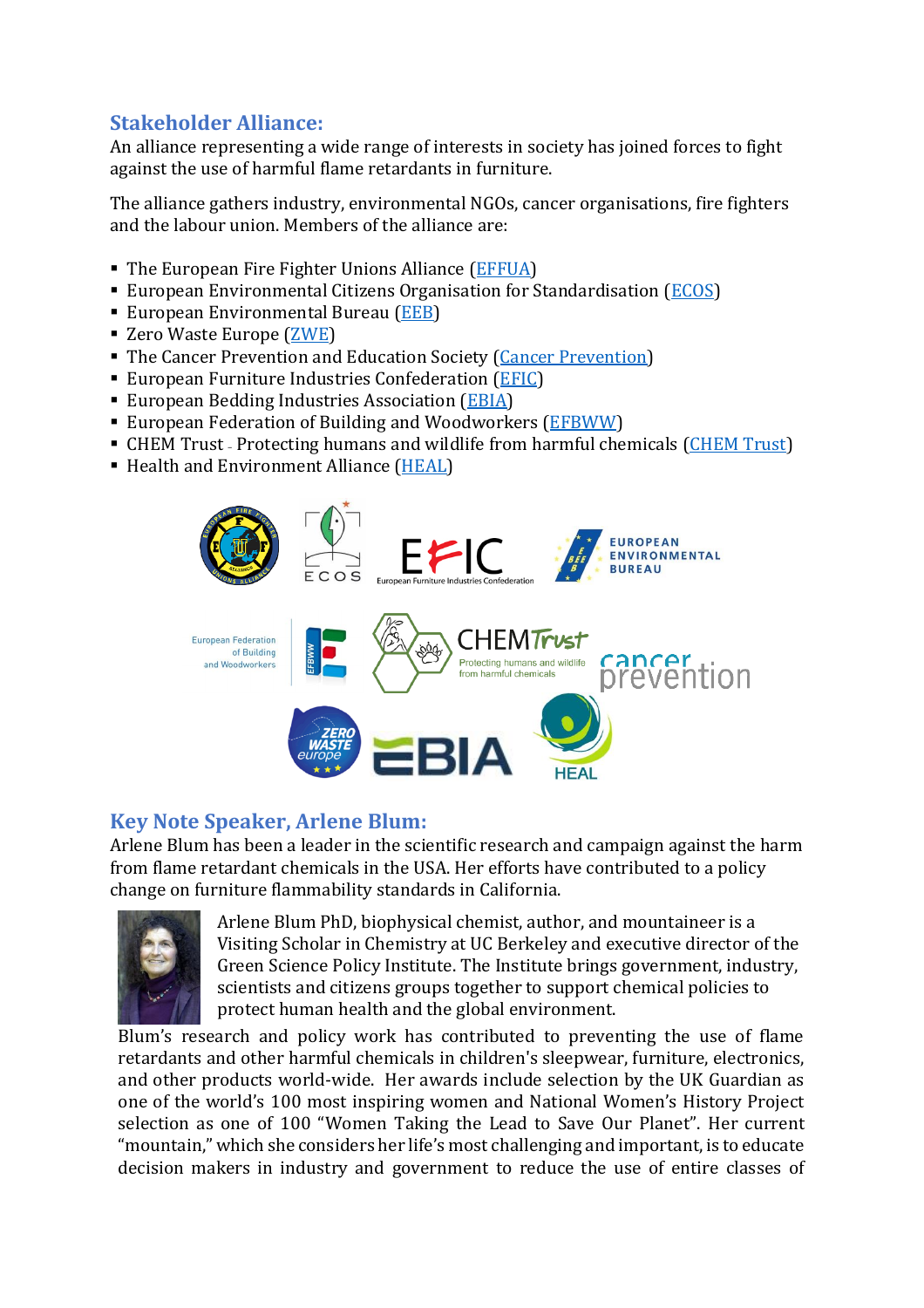harmful chemicals. Arlene Blum received her PhD in Biophysical chemistry from UC Berkeley and has taught at UC Berkeley, Stanford University, and Wellesly College.

#### **Draft Press Release**

# Concerned flame retardants cause more harm than safety

**There are several different fire safety standards for furniture in Europe. Some standards lead to the use of flame retardant chemicals. Scientific research shows that many flame retardants are hazardous to both human health and the environment, without providing a demonstrated fire safety benefit.** 

A wide alliance of stakeholders ranging from environmental NGOs to industry, cancer organisations, fire fighters and labour unions are coming forth to raise awareness about the risks and concerns of using hazardous flame retardants in furniture.

Furniture flammability standards that lead to the use of flame retardants bring harmful and potentially harmful chemicals into homes, schools, hospitals and workplaces. Such requirements threaten human health, the global environment, and the recycling of furniture in the circular economy.

*Creating a real circular economy will be impossible for as long as toxic chemicals enter the cycle and are recycled into new products. We have already [seen kitchen utensils and](http://www.ncbi.nlm.nih.gov/pubmed/?term=occurrence+brominated+flame+retardants+black+thermo+cups)  [plastic cutlery](http://www.ncbi.nlm.nih.gov/pubmed/?term=occurrence+brominated+flame+retardants+black+thermo+cups) with hazardous flame retardants. Toxics in, toxics out. Joan Marc Simon, Executive Director, Zero Waste Europe*

There are more effective and less harmful ways to achieve fire safety, without potentially putting the whole population and the environment at risk. The use of smoke detectors is one way of increasing escape time as the fire is detected earlier, without the potential harm from exposure to chemicals.

*Fire fighters have a higher risk than civilians for a variety of cancers, and we know there is a concern flame retardants contribute to increasing that risk. Fire safety can be achieved in other means than using potentially harmful chemicals: smoke detectors and sprinklers are amongst the most effective. Mikael Svanberg, European Fire Fighter Unions Alliance (EFFUA).*

Flame retardant chemicals leak out of products and build up in the environment. They create a toxic legacy that does not disappear over time, but stays in the air, soil and sediments of the oceans - eventually ending up in the food we eat.

*If we can increase fire safety without causing serious harm to humans and nature, we should go for it! In the US, California and Washington states have already scrapped flammability standards which filled household furniture with hazardous chemicals. Europe should follow suit and end this madness immediately. Tatiana Santos, Senior Policy Officer on Chemicals, European Environmental Bureau (EEB).*